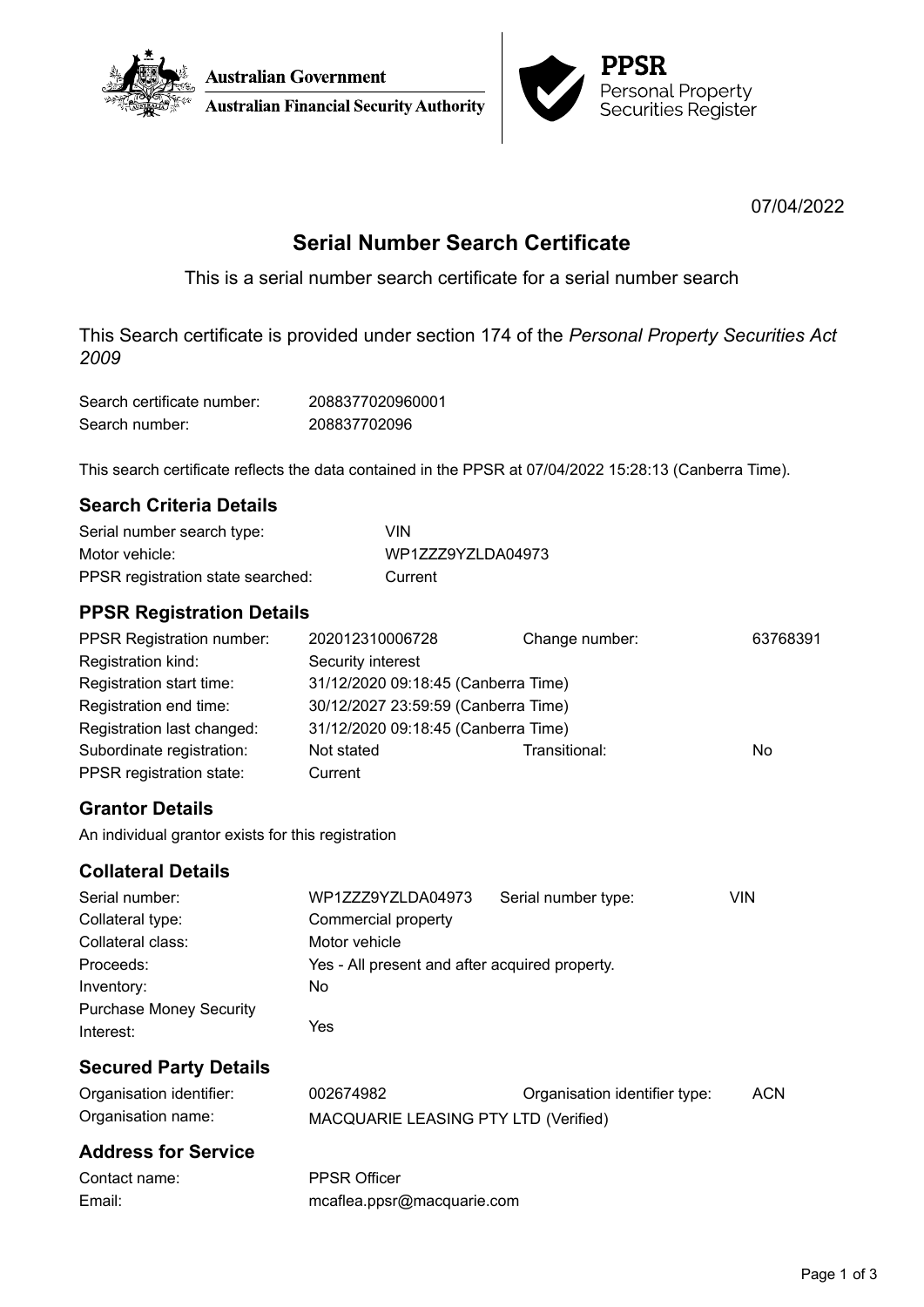| Mailing address:  | 1 Shelley Street |      |
|-------------------|------------------|------|
|                   | Sydney           |      |
|                   | <b>NSW</b>       | 2000 |
|                   | <b>AUSTRALIA</b> |      |
| Physical address: | 1 Shelley Street |      |
|                   | Sydney           |      |
|                   | <b>NSW</b>       | 2000 |
|                   | <b>AUSTRALIA</b> |      |

### **Additional Motor Vehicle Details – NEVDIS**

| Identifier number:                       | WP1ZZZ9YZLDA04973        | Identifier type:          | VIN           |
|------------------------------------------|--------------------------|---------------------------|---------------|
| Vehicle type:                            | CAR / SMALL              | Make:                     | <b>PORSCH</b> |
|                                          | <b>PASSENGER VEHICLE</b> |                           |               |
| Body type:                               | <b>CAR/STATION WAGON</b> | Model:                    | <b>CAYENN</b> |
| Colour:                                  | GREY                     | <b>Engine number:</b>     | 227064        |
| <b>Registration plate number: BKW293</b> |                          | State vehicle registered: | VIC.          |
| <b>Registration expiry:</b>              | 29 Dec 2022              |                           |               |
| Year of manufacture:                     | 2020                     | Year/Month of compliance: | 2020-07       |
|                                          |                          |                           |               |

### **NEVDIS Written-off Vehicle Notification:**

• Not recorded as written-off.

### **NEVDIS Stolen Vehicle Notification:**

• Not recorded as stolen.

Tasmanian stolen vehicle information is currently unavailable from this service. For information about the status of Tasmanian vehicles, go to:

<https://www.transport.tas.gov.au/MRSWebInterface/public/regoLookup/registrationLookup.jsf> (Note: you will need to provide the vehicle registration plate number to search this site).

A stolen vehicle notification, or the absence of one, does not necessarily mean a vehicle is or is not stolen.

If there is a stolen vehicle notification you wish to enquire about, you should contact the police force in the State or Territory indicated immediately after the date in the notification. The reference number at the end of the notification should be quoted as a part of your enquiry.

Please note that there may be multiple stolen notifications shown. A stolen notification can be for a VIN, Plate, Chassis and/or Engine.

Vehicle information is requested from Austroads NEVDIS database for each transaction involving a vehicle VIN or Chassis Number on the PPSR. The data is not part of interests registered on the PPSR and it is presented without any guarantee regarding its accuracy.

The NEVDIS data is intended to assist users with checking that the VIN or Chassis Number they entered, along with information they have about the vehicle from other sources, is accurate and to provide users with any data held on NEVDIS about a vehicle's stolen or written off status.

State and territory road agencies are the source of NEVDIS data and the primary point of contact for enquiries, errors and corrections.

Access to and use of data provided through the PPSR is subject to the PPSR General Conditions of Use and applicable third party data conditions (which can be obtained at *[www.ppsr.gov.au](http://www.ppsr.gov.au)*). To the extent permitted by law, all data provided through the PPSR is made available without any representation or warranty of any kind (without limitation in respect to accuracy) and the Commonwealth, and our third party data providers (which